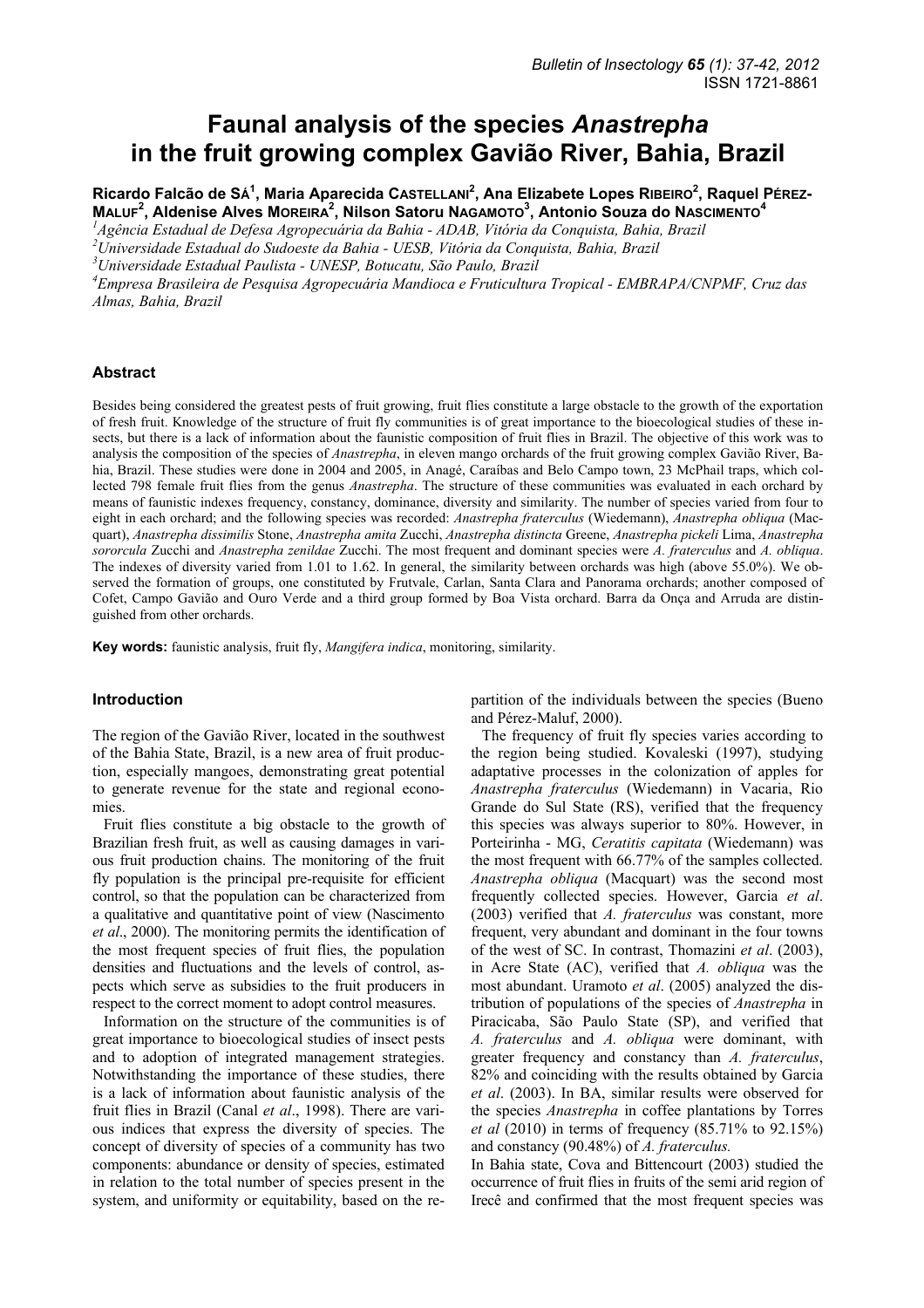*A. obliqua* (71%) followed by *C. capitata* (24%). In this same state, Nascimento *et al*. (1982) studied the population dynamic of fruit flies of the genus *Anastrepha* in the years 1977 to 1979 and verified that *A. obliqua* was the predominant species in the citric orchards, while *A. fraterculus* predominated the areas with tropical hosts, guava being the host that most attracts this species.

In studies done in fruit orchards located in the submedium region of the São Francisco River Valley, BA, Nascimento *et al*. (1994) verified the predominance of the species *A. fraterculus* and *Anastrepha sororcula* Zucchi. The species *A. obliqua* presented a relatively low frequency (4.55%).

Within the complex of the species of the genus *Anastrepha*, four utilize the mango as a host: *A. obliqua*, *A. fraterculus*, *A. sororcula* and *Anastrepha pseudoparalela* (Loew)*.* The first species is responsible for practically 100% of damages to mangoes, given its preference for this fruit, as well as for fruits of the Anacardiaceae family, like jocote (*Spondias purpurea* L.) or "cajá" (*Spondias mombin* L.) (Zucchi, 1988).

The population monitoring of fruit flies (Tephritidae) has been done in the fruit growing complex Gavião River - BA since 2002. It has provided considerable knowledge about population indices of Tephritidae, expressed in fly/trap/day (FTD). However, there is not information about their communities.

The objective of this work was to analysis the composition of the species of *Anastrepha*, in eleven mango orchards of the fruit growing complex Gavião River, Bahia, Brazil.

# **Materials and methods**

The studies were developed in complex Gavião River in commercial mango orchards, Tommy Atkins variety, located in three towns of southwest of Bahia: Anagé (14º36'S - 41º08'W), Belo Campo (15º02'S - 41º15'W) and Caraíbas (14º40'S - 41º14'W) and in the dependencies of the Entomology Laboratory of the Southwest Bahia State University - UESB, campus of Vitória da Conquista, BA, in the period of February of 2004 to December of 2005.

The predominant climate of the region is semi arid and sub humid to dry, with a pluviometric regime in the spring and summer (SEI, 2005).

The distribution of traps and collection of adult fruit flies were done adopting the density of one trap per 10 ha in commercial orchards with wild hosts in the vicinities. Twenty three McPhail traps were installed in ten orchards that participate in the State of Bahia program for monitoring fruit flies, totalling 205.4 ha of mango cultivation: a) Anagé: Ouro Verde - one trap and Cofet one trap; b) Belo Campo: Carlan - one trap; Panorama one trap; Campo do Gavião - four traps; c) Caraíbas: Boa Vista - one trap; Barra da Onça - one trap, Arruda one trap, Frutvale - five traps, Santa Clara - seven traps.

The traps were supplied with an attractant of hydrolyzed corn protein at 5%, placing 250 mL of the attractant in each trap. There was a weekly transference of captured fruit flies to plastic containers containing 70% alcohol, and labelled with the trap unique identifying code. Only females were used to quantify the species because identification is performed by observing of the aculeus. The fruit flies were then counted, sexed and transferred to glass containers containing 70% alcohol, later being identified at species level by examining the apex of the aculeus, prepared according to the methodology described by Zucchi (2000a). That is, the female was placed in 70% alcohol, and then placed in a ventral position on a slide under a stereoscopic microscope  $(40\times)$  and, with the assistance of two stilettos, the aculeus was extruded. The aculeus thus placed in a ventral position was examined using a biological microscope  $(100\times)$ . The identification of the species was done utilizing the keys described in Zucchi (2000a) and Uramoto (2002). The females were relocated, pinned and labeled with the place and date of collection, host plant, species and collector, then deposited in the entomologic collection at UESB.

The structure of *Anastrepha* communities was evaluated in each orchard by calculating faunistic frequency indices, constancy, dominance, diversity and similarity, according to Silveira Neto *et al*. (1976):

- a) Frequency (F):  $F = n_i/N$ , where  $n_i =$  number of individuals of the species and  $N=$  total individuals of the sample. This index gives the proportion of individuals of a species in relation to the total of individuals of the sample;
- b) Constancy (C): Percent of the samples in which a determined species was present.  $C = p.100/N$ , where p: number of samples with the species and  $N=$  total number of samples taken. Classification of the species in reference to constancy:
- c) Constant species (w): present in more than 50% of the samples;
- d) Accessory species (y): present in 25 to 50% of the samples;
- e) And accidental species (z): present in less than 25% of the samples;
- f) Dominance (D): one species is considered dominant when it presents a frequency superior to 1/S, where S is the total number of species in the community;
- g) Diversity: utilizing the Shannon Index that measures the degree of uncertainty by foreseeing to which species a chosen individual will pertain in the case of a sample with S species and N individuals. The smaller the value of the Shannon Index, the lower the degree of uncertainty and therefore the diversity of the sample is low. The diversity tends to be higher when the value of the index is higher. It is calculated by means of the formula  $H' = -\sum (p_i \ln p_i)$  where  $p_i$  = frequency of each species, for i varying from 1 to S (Richness).

A dendogram was constructed by Index of Similarity of Kulczynski, utilizing the Systat 8.0 program.

# **Results**

Seven hundred and ninety eight *Anastrepha* females were collected in the orchards, with 98% of them in the orchards Carlan (39.70%), Frutvale (18.60%), Santa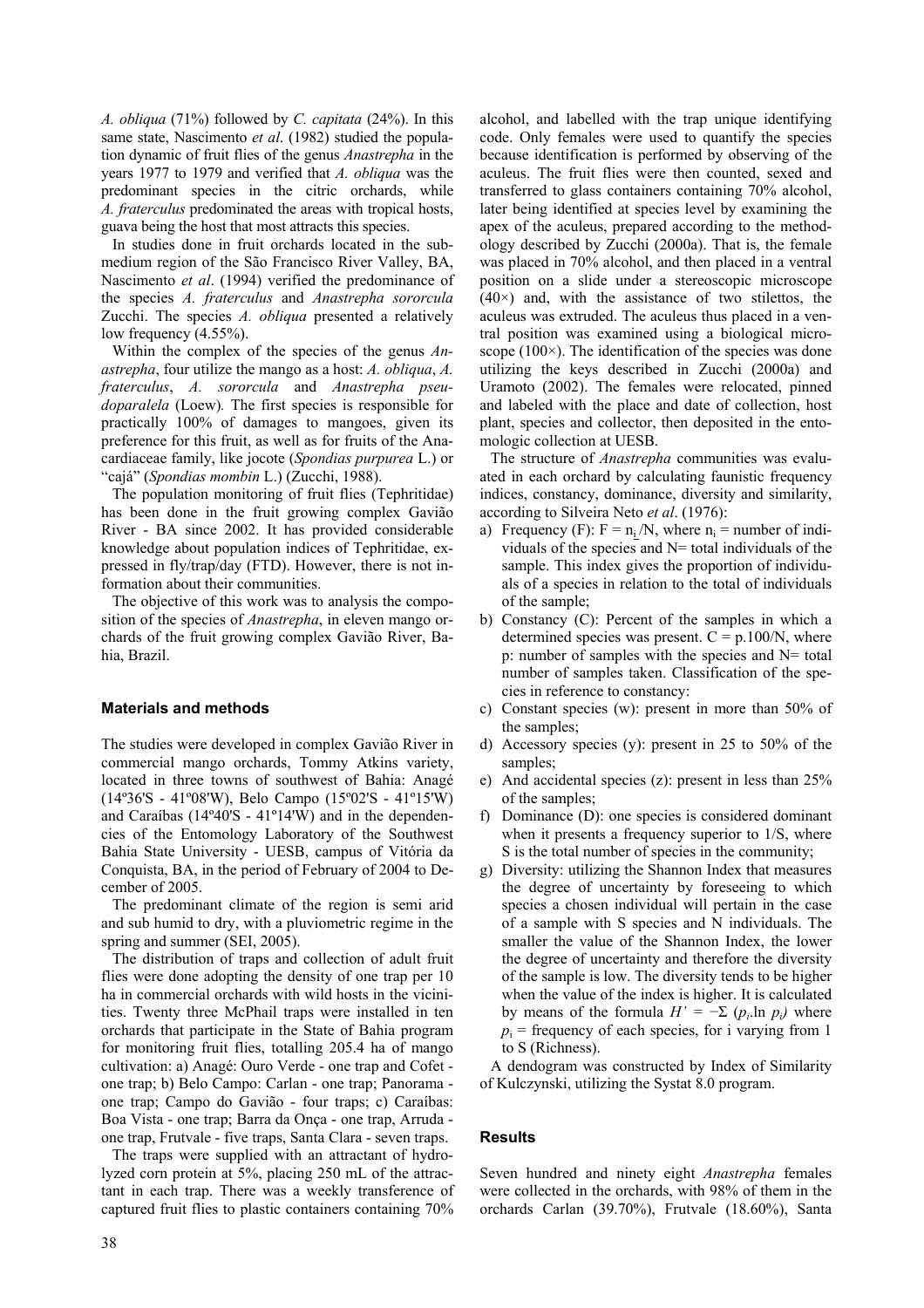Clara (19.50%), Panorama (15.30%), Cofet (2.50%) and Ouro Verde (4.00%). In the orchards Campo do Gavião, Boa Vista, Arruda and Barra da Onça, the capture was low, with 0.76%, 0.38%, 0.25% and 0.13%, respectively. The Carlan orchard, which presented the highest number of female *Anastrepha* specimens, is near small farms with large numbers of fruit trees like jocote (*S. purpurea*) and native "umbu" (*Spondias tuberosa* Arruda), which may have favored the results. The Campo do Gavião, Ouro Verde and Barra da Onça orchards began production in 2005, which can justify the lower number of specimen collected. The Panorama orchard neighbours the Carlan orchard and, due to the large number of native and exotic fruit trees in their proximities, obtained the fourth highest abundance of *Anastrepha* specimen.

The Cofet orchard covers a relatively small area (eight hectares) when compared to the other more distant orchards with greater production of fruit trees, which may have contributed to the small number of specimens collected.

The faunistic analyses were done for each orchard, considering each as a distinct community, excluding the Barra da Onça, Arruda, Campo do Gavião and Boa Vista orchards due to the small number of specimen collected, total number 16, not justifying the analyses except for similarity. In these orchards *A. obliqua* was the most frequent, with a total of 7 specimens in three orchards (Boa Vista, Barra da Onça, and Campo do Gavião), followed by *A. fraterculus* with five specimens in three orchards (Boa Vista, Arruda, Campo do Gavião). *Anastrepha dissimilis* Stone, *Anastrepha zenildae* Zucchi and *A. sororcula* occurred in the Boa Vista, Arruda, and Campo do Gavião orchards, respectively, with an individual collected in each orchard.

The faunistic analyses of the Carlan, Frutvale, Santa Clara, Cofet, Panorama and Ouro Verde orchards were made with a total of 782 flies caught (table 1). The composition of the species of the communities demonstrates that *A. fraterculus* and *A. obliqua* occurred in nine of the ten orchards studied, indicating the ample distribution of these species in the region. Also deserving of attention are *A. sororcula*, *A*. *zenildae* and *Anastrepha distincta* Greene, with occurrence seven, six and five orchards, respectively. The species *A. amita* had a restricted occurrence in the Panorama orchard probably due to vicinity of hosts such as coffee and the plants of the family Verbenaceae.

The most frequent species were *A. fraterculus* and *A. obliqua*. The species *A. fraterculus* was the most frequent in the Carlan (0.46) and Frutvale (0.39) orchards while *A. obliqua* was the most frequent in Panorama (0.40), Cofet (0.50) and Ouro Verde (0.58).

In reference to dominance, *A. fraterculus* was dominant in the Carlan, Frutvale, Santa Clara, Panorama and Cofet orchards; *A. obliqua* was dominant in Carlan, Frutvale, Santa Clara, Cofet and Ouro Verde; and *Anastrepha* sp. was dominant in the Santa Clara and Panorama orchards. The other five species were not dominan. The constancy indexes indicated that all the species are accidental, with varying rates of 1 to 20%. The diversity, calculated by the Shannon index, varied from 1.01 (Cofet orchard) to 1.62 (Santa Clara orchard).

The similarity dendrogram shown in figure 1 indicates an expressive global similarity between most of the orchards studied. The orchards Barra da Onça and Arruda are grouped into a distinct branch (less than 60% similarity), probably because of the few individuals collected, one and two, respectively, and exhibit high values of similarity between them (approximately 75%). The remaining orchards form the other branch, where we observe clearly the distinction of the orchard Boa Vista which presented the lowest similarity between the others (between 60 and 65%).

### **Discussion**

The variation in the number of collected specimen has been reported by other authors (Canal *et al*., 1998; Garcia *et al*., 2003; Uramoto *et al*., 2005).

The abundance of *Anastrepha* varied in relation to the orchards, the highest values occurring in the Carlan, Frutvale, Santa Clara and Panorama orchards (table 1). The Santa Clara and Frutvale orchards are the largest with 68.0 and 46.4 ha, respectively. The Panorama and Carlan orchards, though smaller, are near each other and there is other fruit production in their area, which may have contributed to the capture of a larger number of species.

The occurrence of all the species found in the present work had already been registered for Bahia state by Nascimento and Zucchi (1981) and by Canal *et al*. (1998) for the north of MG, as well as by various other authors for other Brazilian regions.

The maximum abundance of richness of species verified in the present work (eight) can be considered relatively low in relation to the results obtained by other authors in other edafo-climactic and ecological conditions. In Bahia´s "Recôncavo" Region, 21 *Anastrepha* species were collected (Nascimento and Zucchi, 1981) and in the north of MG, region of with a climate similar to that of the research, 18 species were registered (Corsato, 2004). The variation in the number of species is common when collections are done in different places (Canal, 1997; Garcia *et al*., 2003; Uramoto *et al*. 2005; Ferrara *et al*. 2005).

According to Zucchi (2000b), the species *A. fraterculus* and *A. obliqua* are the more polyphagous. *A. fraterculus* develops in 67 species of hosts and *A. obliqua*, in 28. *A. fraterculus* was also the most frequent in guava orchards in the Bahian "Recôncavo" Region (Nascimento *et al*., 1983) and in other regions of Brazil (Kovaleski 1997; Garcia *et al*., 2003; Uchôa-Fernandes *et al*., 2003; Corsato, 2004; Uramoto *et al*., 2005).

From the species collected in this study, *A. obliqua*, *A. fraterculus*, *A. sororcula*, *A. distincta* and *Anastrepha pickeli* Lima was been related to mango fruits in the Bahia´s "Recôncavo" Region (Nascimento and Carvalho, 2000), while *A. obliqua* also been recorded in a Southweast region of the same state (Sá, 2006). The species *A. obliqua* and *A. fraterculus*, along with *C. capitata*, are considered the most frequent and important from the quarentenary standpoint in the mango orchards (Nasci-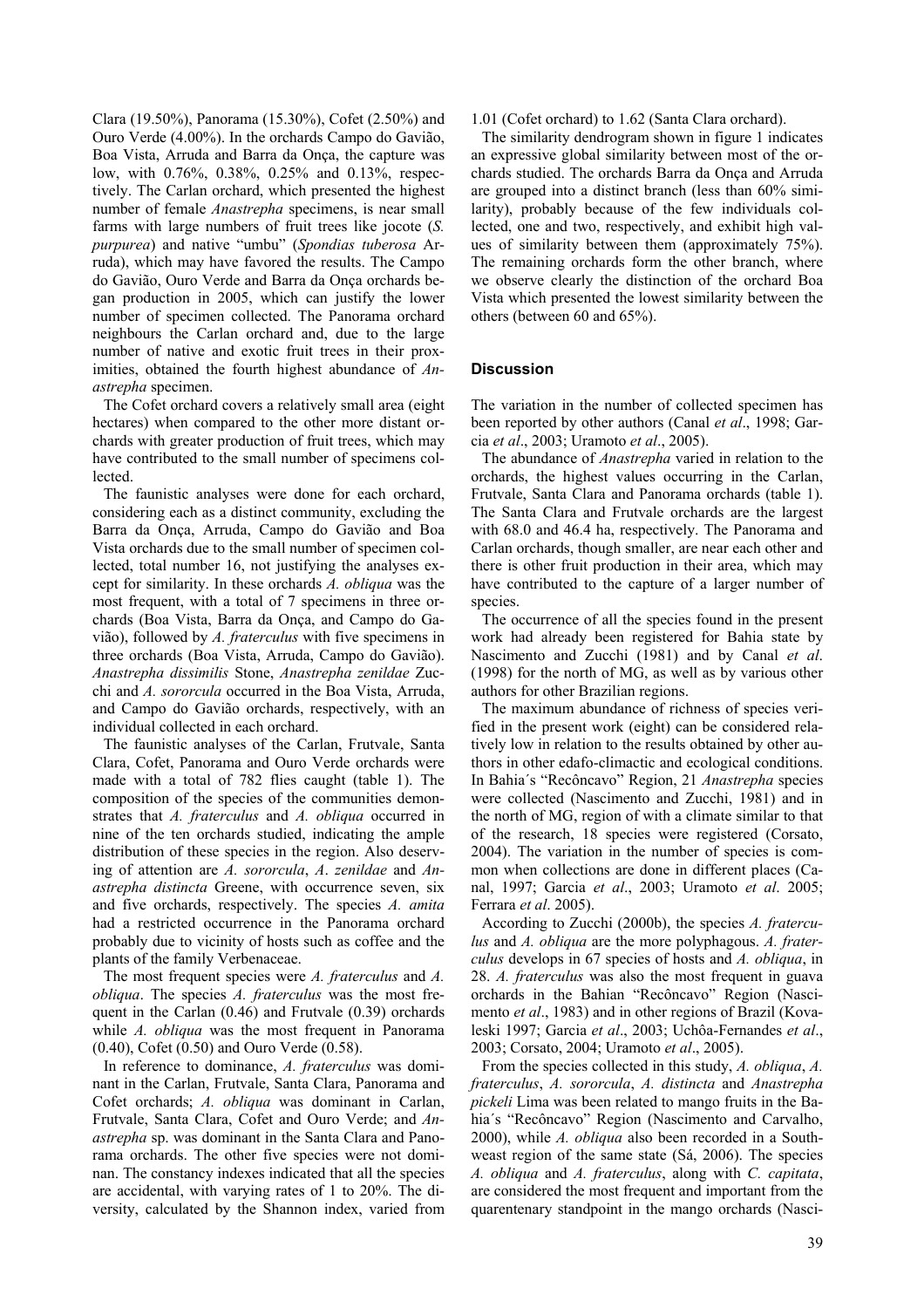| Orchard  | Species        | N    | F            | D           | Orchard     | Species        | N              | F            | D  |
|----------|----------------|------|--------------|-------------|-------------|----------------|----------------|--------------|----|
| Carlan   | A. fraterculus | 144  | 0.46         | $\mathbf d$ | Santa Clara | A. fraterculus | 41             | 0.27         | d  |
|          | A. obliqua     | 99   | 0.32         | d           |             | A. obliqua     | 42             | 0.27         | d  |
|          | A. dissimilis  | 01   | 0.00         | nd          |             | A. dissimilis  | 01             | 0.01         | nd |
|          | A. sororcula   | 23   | 0.07         | nd          |             | A. sororcula   | 16             | 0.10         | nd |
|          | A. distincta   | 40   | 0.13         | nd          |             | A. distincta   | 07             | 0.06         | nd |
|          |                |      |              |             |             |                |                |              |    |
|          | A. pickeli     | 01   | 0.00         | nd          |             | A. pickeli     | 03             | 0.02         | nd |
|          | A. zenildae    | 02   | 0.01         | nd          |             | A. zenildae    | 03             | 0.02         | nd |
|          | Anastrepha sp. | 04   | 0.01         | nd          |             | Anastrepha sp. | 41             | 0.27         | d  |
|          | Total          | 314  | $\mathbf{1}$ |             |             | Total          | 154            | 1.02         |    |
|          | S              | 08   |              |             |             | S              | 08             |              |    |
|          | H'             | 1.30 |              |             |             | H'             | 1.62           |              |    |
| Frutvale | A. fraterculus | 57   | 0.39         | d           | Panorama    | A. fraterculus | 40             | 0.33         | d  |
|          | A. obliqua     | 47   | 0.32         | d           |             | A. obliqua     | 49             | 0.40         | d  |
|          | A. dissimilis  | 01   | 0.01         | nd          |             | A. amita       | 03             | 0.02         | nd |
|          | A. sororcula   | 12   | 0.08         | nd          |             | A. sororcula   | 12             | 0.10         | nd |
|          | A. distincta   | 11   | 0.07         | nd          |             | A. distincta   | 12             | 0.10         | nd |
|          | A. pickeli     | 05   | 0.03         | nd          |             | A. pickeli     | 01             | 0.01         | nd |
|          | A. zenildae    | 04   | 0.03         | nd          |             | A. zenildae    | 03             | 0.02         | nd |
|          | Anastrepha sp. | 10   | 0.07         | nd          |             | Anastrepha sp. | 0 <sub>1</sub> | 0.02         | nd |
|          | Total          | 147  | 1            |             |             | Total          | 121            | 1            |    |
|          | S              | 08   |              |             |             | S              | 08             |              |    |
|          | H'             | 1.56 |              |             |             | H'             | 1.45           |              |    |
| Cofet    | A. fraterculus | 08   | 0.40         | $\mathbf d$ | Ouro Verde  | A. fraterculus | 05             | 0.19         | nd |
|          | A. obliqua     | 10   | 0.50         | d           |             | A. obliqua     | 15             | 0.57         | d  |
|          | A. sororcula   | 01   | 0.05         | nd          |             | A. sororcula   | 03             | 0.12         | nd |
|          | A. zenildae    | 01   | 0.05         | nd          |             | A. distincta   | 03             | 0.12         | nd |
|          | Total          | 20   | $\mathbf{1}$ |             |             | Total          | 26             | $\mathbf{1}$ |    |
|          | S              | 4    |              |             |             | S              | 04             |              |    |
|          | H'             | 1.01 |              |             |             | H'             | 1.13           |              |    |

**Table 1.** Faunistic analysis of *Anastrepha* species in the fruit growing complex Gavião River, Bahia, Brazil, in the period between February 2004 to December of 2005.

 $N =$  number of individuals; F = relative frequency; D = dominance, being dominant (d) and non dominant (nd);  $S =$  number of species; H': indice of diversity.

mento and Carvalho, 2000, Ferreira *et al*., 2003). Similar results were obtained in reference to the dominance of *A. fraterculus* and *A. obliqua* in various regions of Brazil (Nascimento *et al*., 1983; Canal *et al*., 1998; Uramoto *et al*., 2005; Ferreira *et al*., 2003; Ferrara *et al*., 2005).

The other species collected in traps have limited number of hosts, such as fruits of *Ziziphus joazeiro* Mart. and *Passiflora* sp. to *A. dissimilis* (Zucchi, 2000b), and *Citharexylum myrianthum* Cham. (Zucchi, 2000b) and *Coffea arabica* L. (Torres *et al*., 2010) for *Anastrepha amita* Zucchi. On the other hand, *A. zenildae* presents a wider range of hosts, among which several species that occur in the region under study as *S tuberosa*, *S. purpurea*, *Z. joazeiro* and *Psidium guajava* L.

The indices of constancy observed coincided with the results obtained by Kovaleski (1997) and Canal *et al*. (1988) who obtained, from 20 species collected, 18 accidental.

Lower values of diversity by the Shannon index were obtained by Uramoto *et al*. (2005). Other studies involving diversity of fruit flies indicate similar values (Canal *et al*., 1998; Garcia *et al*., 2003; Ferrara *et al*., 2005). According to Garcia *et al*. (2003), the indices of diversity of fruit flies obtained for the eastern region of SC, were near other regions of Brazil, approximately 0.9 to 2.0. According to this affirmation, the indices obtained in the present work are coherent with those normally registered in the literature. Uramoto (2002) considered cultural treatments such as picking and burying of fallen fruit in the ground thus eliminating locations of egg laying for the fruit flies, which decreases their population and can possibly contribute to the low levels of capture and diversity observed.

In general, the similarity between orchards was high (above 55.0%), agreeing with Canal (1997), which also had high indices of similarity in nearby orchards. Canal *et al*. (1998), in studies of faunistic analysis of fruit fly species in six locations of four towns in the northern region of Minas Gerais State, verified that the communities present indices of low diversity and quotients of similarity between 73 and 100%. However, we observe the formation of groups, one constituted by Frutvale, Carlan, Santa Clara and Panorama orchards; another composed of Cofet, Campo Gavião and Ouro Verde and a third group formed by Boa Vista orchard (figure 1). Barra da Onça and Arruda, due to the low frequency of flies collected, are distinguished from the others.

The geographical position of the orchards probably did not influence in the differences of communities of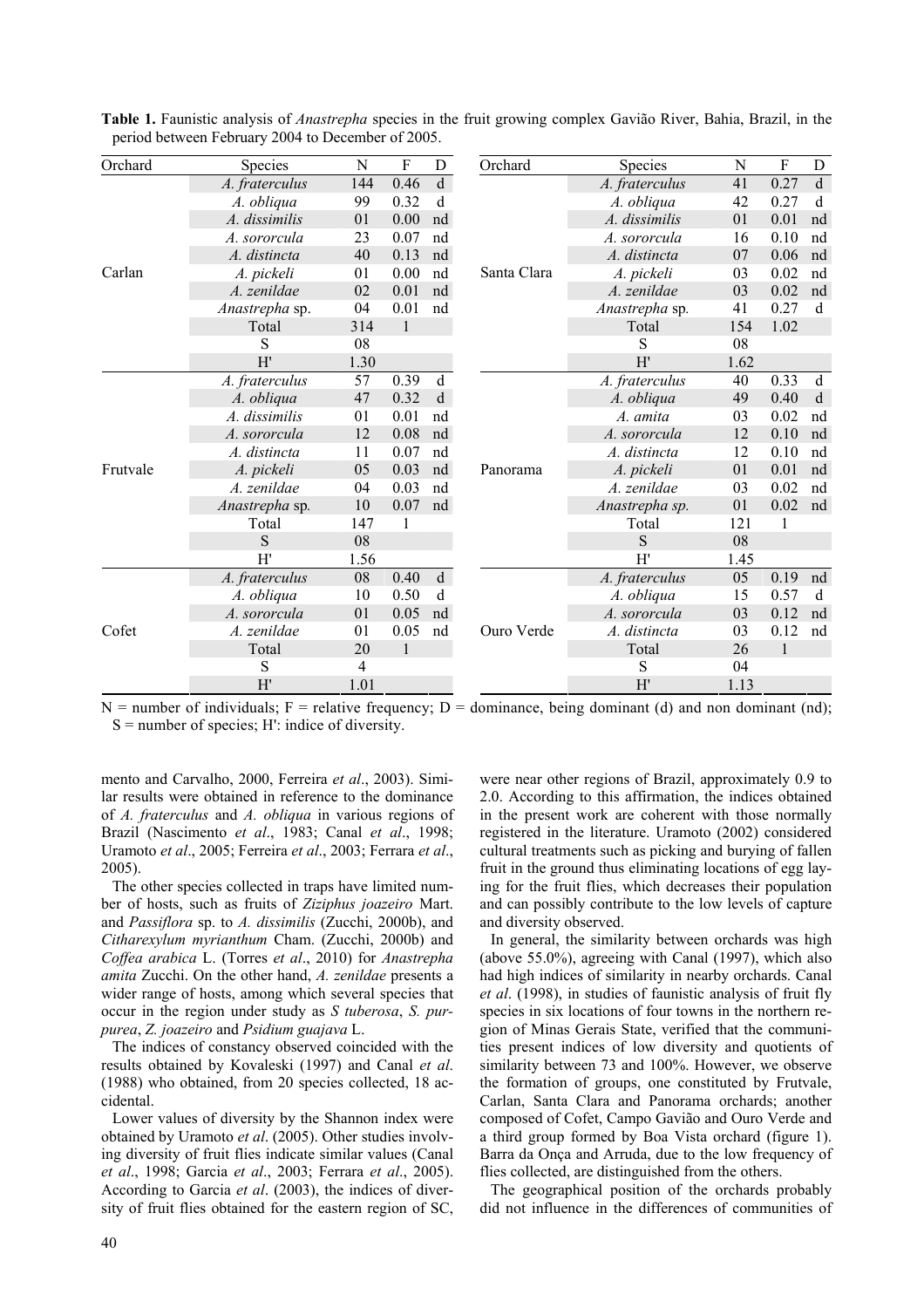

**Figure 1.** Dendogram of hierarchical grouping by Index of Similarity of Kulczynski calculated for *Anastrepha* species in ten different mango orchards (fruit growing complex Gavião River, Bahia, Brazil) from February 2004 to December 2005.

*Anastrepha*, because the orchards Santa Clara and Frutvale, for example, presented 100% similarity and are located in the extreme points of the area covered by orchards, while the orchards Boa Vista and Barra da Onça are relatively close and had the lowest ratio of similarity. The varietal composition of mango orchards could interfere in the communities of fruit flies, but the predominant variety in the region is the 'Tommy Atkins', that is the only variety within commercial orchards studied, and so, do not constitute the cause of the observed variation. Another hypothesis to explain the formation of groups could be the size of the production area of each orchard. From the orchards with maximum similarity, Santa Clara and Frutvale have the largest areas of production, 68.0 ha and 46.4 ha, respectively, and the fourth largest area Carlan (15 ha), while Arruda and Bar of the Jaguar, which form another group, are smaller with 8 ha each. Finally, the most likely hypotheses to explain the formation of distinct groups of communities of *Anastrepha* spp. are related to different plant species

which are host of flies found in the vicinity of orchards sampled. Ferrara *et al*. (2005) observed the creation or two distinct population groups of fruit flies. According to the authors, the plants existing near the areas of sampling could explain the groupings.

The creation of groups of orchards with distinct compositions of species can subsidize the differentiated development actions of managing fruit flies in the fruit production complex studied.

## **Acknowledgements**

To Universidade Estadual do Sudoeste da Bahia (UESB), to Agência Estadual de Defesa Agropecuária da Bahia (ADAB) an to Empresa Brasileira de Pesquisa Agropecuária - Mandioca e Fruticultura Tropical (EM-BRAPA/CNPMF). To biologist Maria Consuelo Andrade Nunes of ADAB for the identification of the *Anastrepha* species.